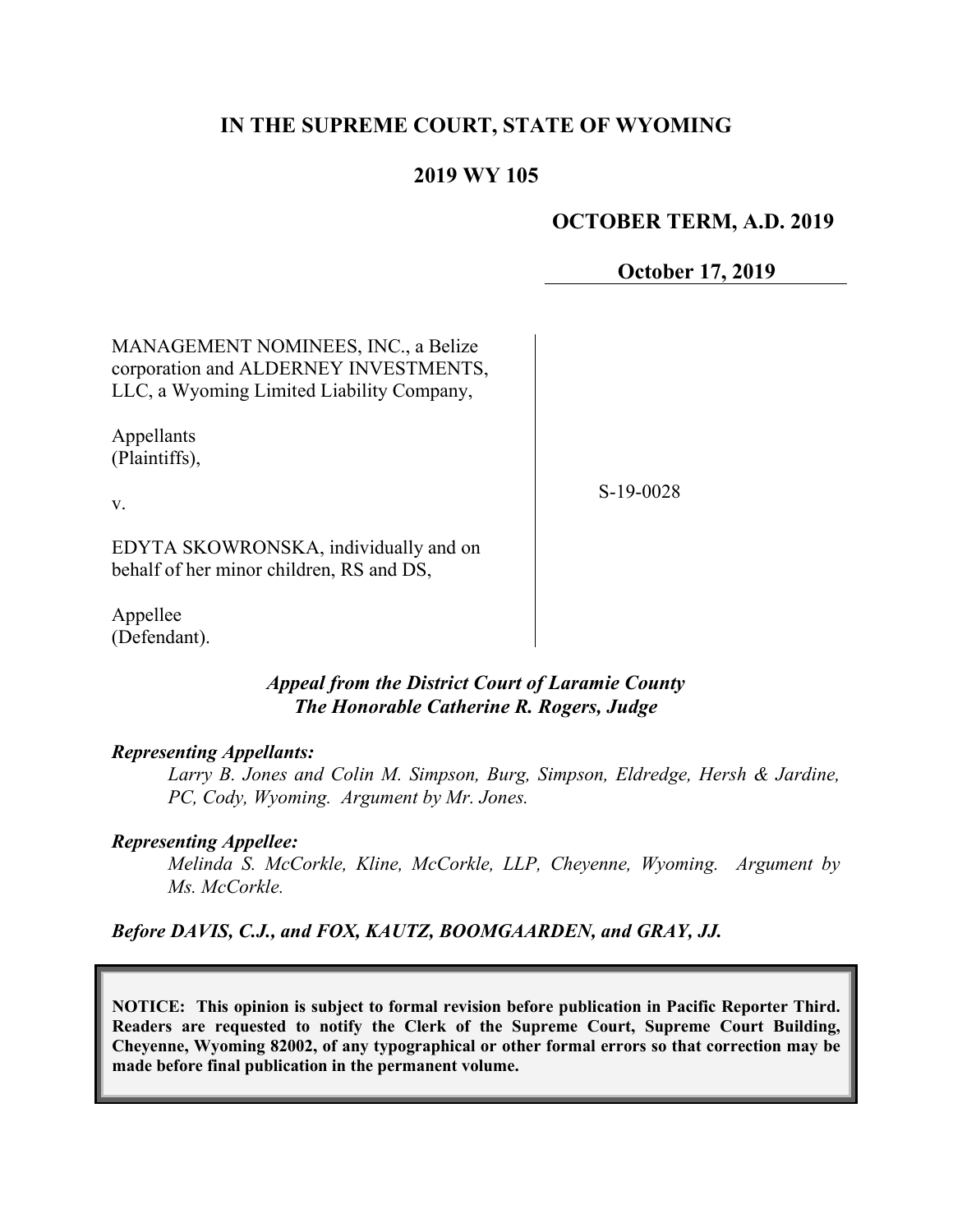## **FOX, Justice.**

[¶1] Alderney Investments, LLC, (Alderney), a Wyoming limited liability company, is part of a complicated web created by Rudolf Skowronski,<sup>[1](#page-1-0)</sup> one of the wealthiest men in Poland at the time of his disappearance in 2005. Its members are two Panamanian companies controlled by a Tortolan trust corporation, which took its instructions from a Swiss bank.

[¶2] After Rudolf's disappearance, conflicting purported transfers of interest in Alderney left the identity of its "beneficial owner" in doubt. At trial, the Appellants, Management Nominees, Inc. (MNI-Belize) and Alderney, claimed Rudolf's brother-inlaw, Rico Sieber, was the "beneficial owner" of the company, that MNI-Belize was its sole member, and that Edyta Skowronska, Rudolf's wife, had wrongfully dissolved Alderney. Edyta claimed she and two of her children were the 90% "beneficial owners" of Alderney and that MNI-Belize had no interest in it. The jury reached a verdict in favor of Edyta that MNI-Belize challenged in a renewed motion for judgment as a matter of law. MNI-Belize again challenges the jury's verdict on appeal, arguing that the district court erred in refusing to enter judgment as a matter of law that it is the sole member of Alderney, and that Edyta's wrongful dissolution of Alderney disqualified her from managing the company. It also claims there was insufficient evidence to support the jury's verdict that Edyta and two of her children are 90% beneficial owners of Alderney. We affirm.

## *ISSUES*

[¶3] MNI-Belize raises several issues that we rephrase and reorganize:

- 1. Does sufficient evidence support the jury's finding that Edyta and two of her minor children are 90% beneficial owners of Alderney?
- 2. Did the district court err in declining to enter judgment as a matter of law that MNI-Belize was the sole member of Alderney?
- 3. Did the district court err in declining to enter judgment as a matter of law that Edyta was disqualified from participating in the management of Alderney?

<span id="page-1-0"></span><sup>&</sup>lt;sup>1</sup> Several of the individuals involved in this case are related and share similar last names. We use first names where necessary to avoid confusion.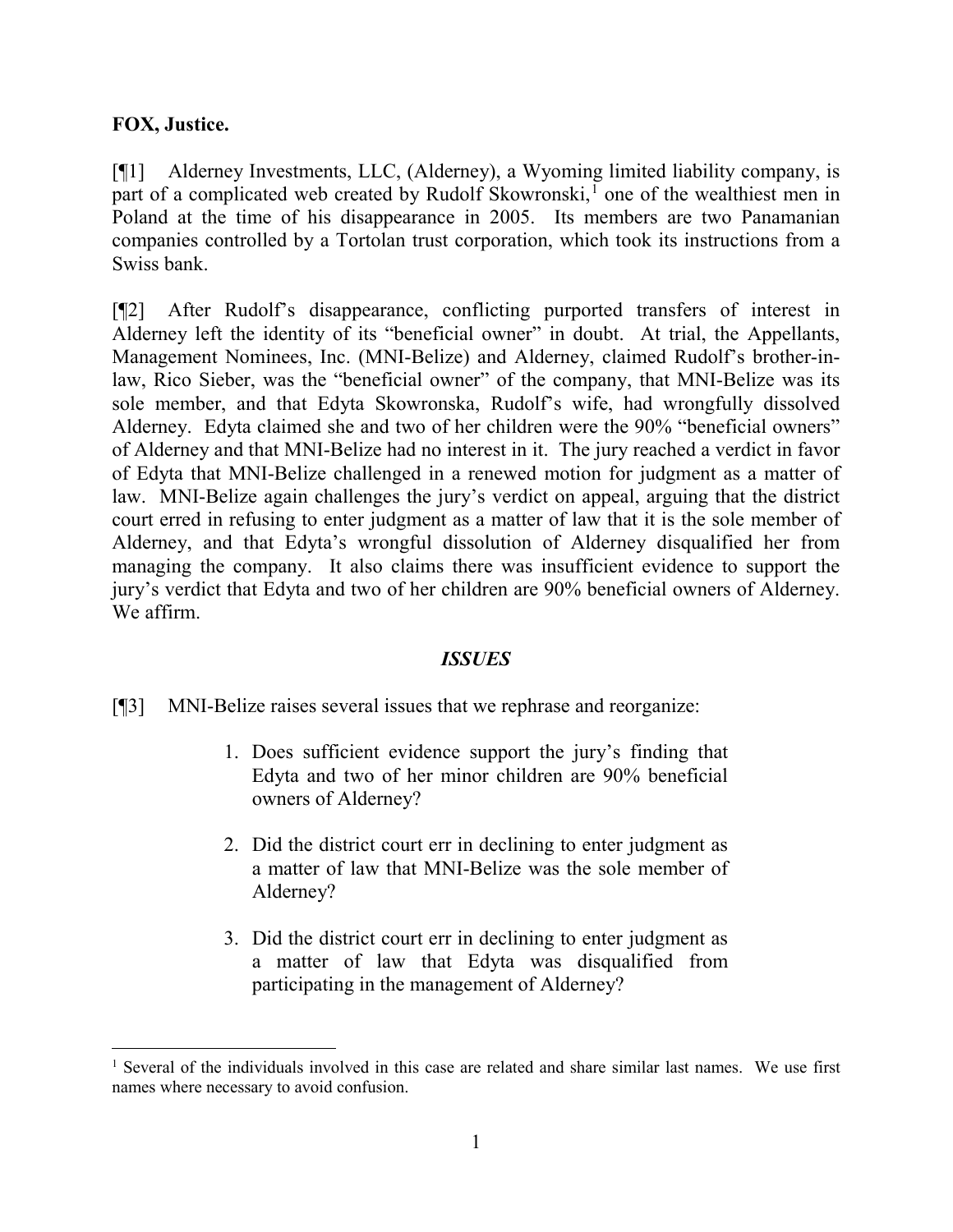# *FACTS*

#### The Man Behind the Curtain

[¶4] In January 2005, Rudolf's wife, Edyta, heard her husband's voice over their home's intercom, buzzed him in, and went back to playing with their two young children. Rudolf never joined them. Believing him kidnapped, Edyta reported him missing, hired bodyguards, and enlisted the aid of private investigators and fortune tellers. Her efforts were fruitless—no one involved in this case has seen or heard from him since.

[¶5] Rudolf had gone to great lengths to conceal his identity in some of his business dealings. Once vanished, however, the complex networks of trust agreements and international business organizations he constructed proved difficult to understand and control. It fell primarily to Edyta and Rudolf's sister, Dagmara Skowronska, to disentangle the web.

[¶6] Alderney, one business within that web, is the subject of this dispute. None of the individuals involved in this matter have been able to say precisely what sort of business Alderney conducted. It appears Alderney's sole connection to Wyoming is that it is registered in this state. Dagmara testified<sup>[2](#page-2-0)</sup> that Alderney "acted with an intermediary and gave advice for real estate transactions" to other businesses, bought and sold receivables, founded companies, and invested in real estate. Rico Sieber, Dagmara's husband, testified that he did not remember what sort of business Alderney did and that he "would have to look that up." A 2010 letter from Edyta's then-attorney described Alderney's activities "in certain transactions of great importance, but delicate nature . . . which were intended to remain undisclosed to other entities."[3](#page-2-1) Whatever its business, everyone agreed that Alderney was created to allow Rudolf to retain control of the company without having his name directly associated with it.

[¶7] Rudolf entered into an agreement that caused Morgan & Morgan Corporation Services S.A. (M&M) to organize Alderney in the summer of 1999. M&M filed necessary documents with the Wyoming Secretary of State, identifying two Panamanian companies it owned, Management Nominees Incorporated (MNI-Panama) and Nominees Associated Incorporated (Nominees-Panama), as Alderney's members. The Wyoming Secretary of State issued a "Certificate of Organization of Alderney Investments LLC" on June 29, 1999.

<span id="page-2-0"></span><sup>&</sup>lt;sup>2</sup> Dagmara's deposition was read into the record at trial because she did not come to Wyoming for the proceeding, and the district court refused to allow her to testify remotely.

<span id="page-2-1"></span><sup>3</sup> At oral argument, counsel for MNI-Belize stated that "Alderney [] engages essentially in ownership of other companies" and that the parties have been "reticent to disclose their business activities."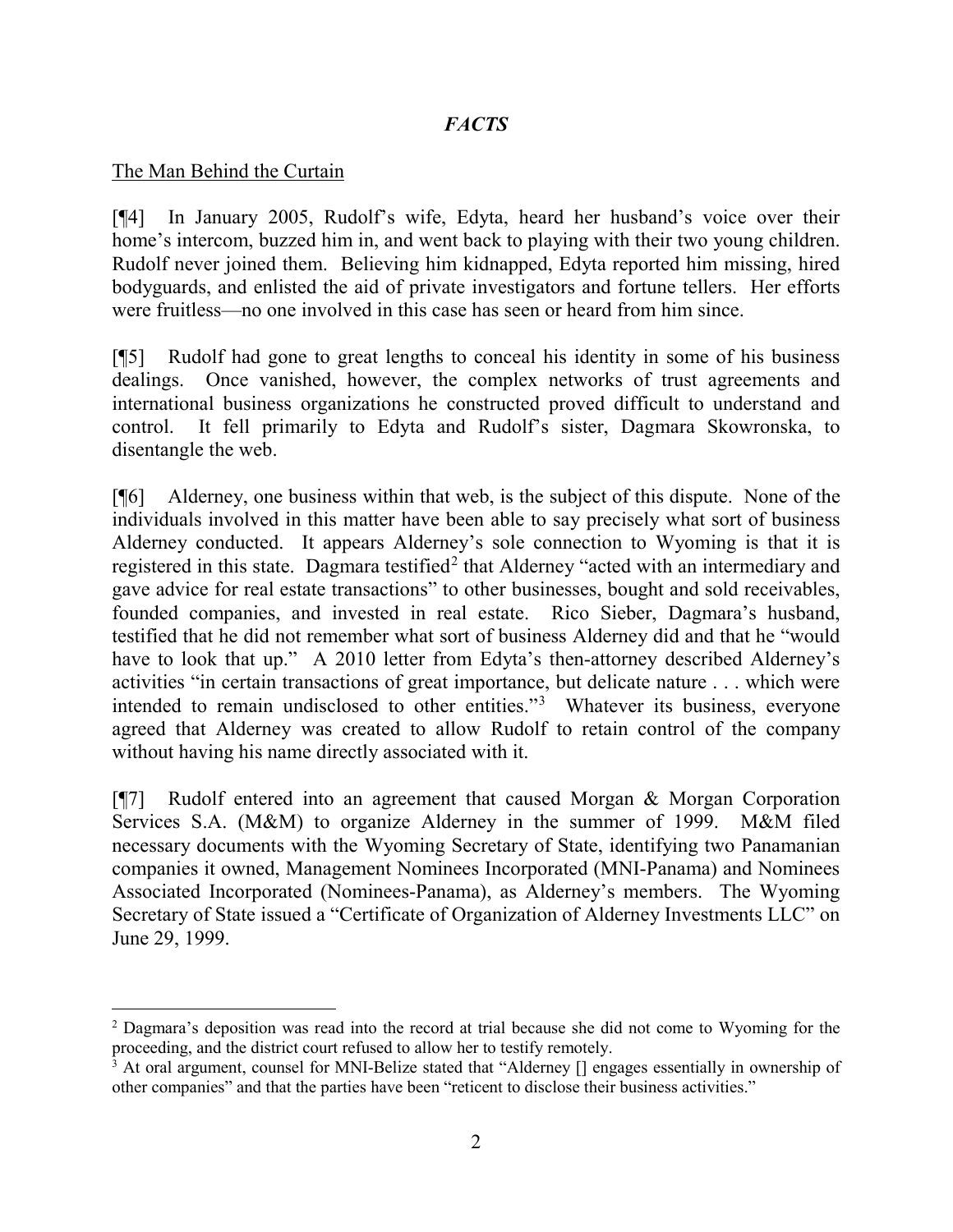[¶8] On August 2, 1999, M&M declared that it held "all rights, titles and interests in and to the shares of Alderney" in trust for UEB Services LTD (UEB). In turn, UEB held those same "rights, titles and interests" in trust, initially for Rudolf.<sup>[4](#page-3-0)</sup> However, shortly after Alderney was created, Rudolf sent a letter to UEB stating that he had transferred "the ownership of . . . Alderney [] to [his] sister, Dagmara Skowronska." Dagmara, as the "new owner of [Alderney]," sent UEB a "mandate agreement" directing it to act as her agent in administering Alderney. The same day, UEB created a "Declaration of Trust and Nominee Agreement," declaring that it "held the [r]ights titles and interests" in Alderney in trust for Dagmara and agreeing that it would only use "voting and other [] powers attached to the [Alderney] shares" as Dagmara directed and would not "transfer, deal with or dispose" of those rights except as she directed.

## The "Chain of Control"

[¶9] Dagmara testified that, despite use of the word "owner" and "ownership" in various documents between herself and UEB and between Rudolf and UEB, neither she, Rudolf, UEB, or M&M had ever been the legal "owner" of Alderney. Instead, the agreements between M&M and UEB, and then between UEB and Rudolf, resulted in MNI-Panama and Nominees-Panama being the legal "owners" of Alderney, with Rudolf retaining the right to control it. Thus, Dagmara claimed Rudolf's transfer of "ownership" to her gave her the right to control Alderney but did not transfer legal "ownership" of the company to her.<sup>[5](#page-3-1)</sup> When asked to clarify the purpose of the trust agreement with M&M, she explained:

> A: Let's imagine that I wanted to purchase a real estate, but I do not want anyone to know that I am the owner of this real estate. I want to hide it, really hide it, so that nobody knows. So I tell you to buy this real estate for me, but in your name, with my money . . . and I'm telling you [to] hide it well, because everybody knows

<span id="page-3-1"></span>For example:

| O:         | But you also said that [M&M] was the owner?             |
|------------|---------------------------------------------------------|
| [Dagmara]: | No, [M&M] was not the owner. [M&M] was the trustee      |
|            | for the bank.                                           |
| Q:         | So who's the real person behind the company?            |
| [Dagmara]: | What do you mean, the "person behind the company"?      |
| Q:         | Well, you described this chain of trustee owners. Who's |
|            | the real owner? Who makes the decisions?                |
|            |                                                         |
| [Dagmara]: | Me.                                                     |

<span id="page-3-0"></span><sup>&</sup>lt;sup>4</sup> The purported agreement between Rudolf and UEB is not in the record; however, several witnesses testified there was a trust agreement between UEB and Rudolf. No one contests that testimony.<br><sup>5</sup> Dagmara attempted to explain Alderney's structure and operation several times during her testimony.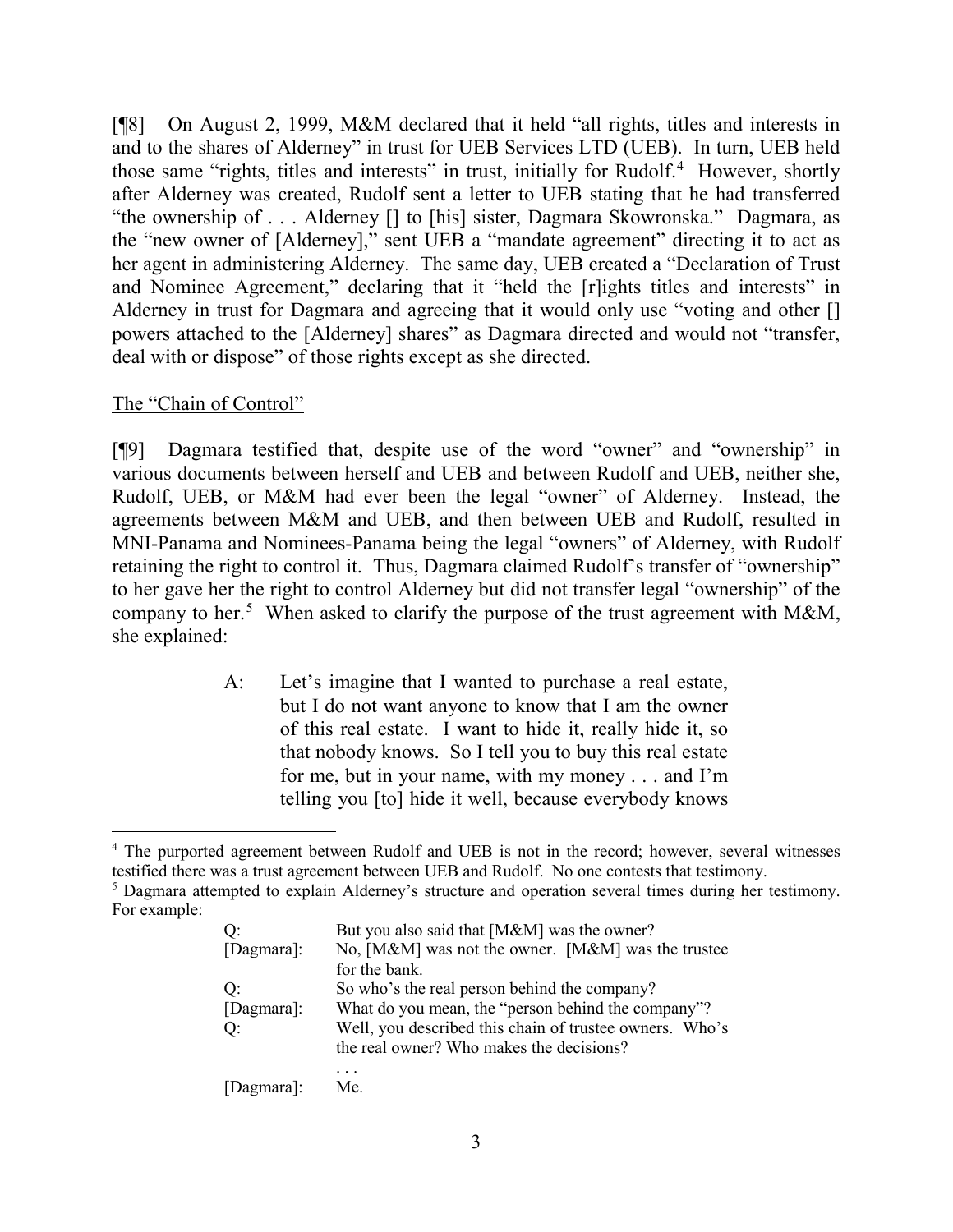that we know each other. So that nobody knows that I have anything to do with it. . . . So this way, I am the beneficial owner, but I am not the real owner of the real estate, and you are not the owner either. . . . And the relationship between you and the person who purchases the real estate is that you can tell him what he is supposed to do with this real estate. . . .

- Q: Sure. So in the case of Alderney, is ownership of Alderney analogous to the real estate in your example?
- A: Well, yes. The only difference is that a company, an entity, is not the same, what a real estate is. But taking into account the difference, yes, it's a similar - - it's an analogous situation.

[¶10] Under this arrangement, Dagmara had to transmit instructions via a "chain of control" in order to cause Alderney to act. First, she had to instruct UEB concerning an action she wanted Alderney to take. In turn, UEB would transmit those instructions to M&M. M&M would then give those instructions to the two member entities of Alderney, MNI-Panama and Nominees-Panama. Finally, the member entities of Alderney would carry out the instructions via managers. Finding this process cumbersome and expensive,<sup>[6](#page-4-0)</sup> Dagmara (using this chain of control) caused MNI-Panama and Nominees-Panama to grant her a power of attorney over Alderney. The power of attorney allowed her to circumvent the chain and take direct action on Alderney's behalf. It allowed Dagmara to transfer Alderney's assets and enter into contracts on its behalf, but did not allow her to sell the company itself because "[o]nly the owners . . . the Panamanian companies that created [Alderney]" could do that.

## Rico "Steps In" for UEB

[¶11] None of the parties dispute the arrangement as it existed in 1999: Dagmara, through the "chain of control," had ultimate authority over Alderney; she had a power of attorney allowing her to take direct action on Alderney's behalf; MNI-Panama and Nominees-Panama remained the sole members and legal "owners" of Alderney. From then on, they agree on very little. The trouble begins with a purported transfer between Dagmara and her husband, Rico Sieber, in 2003. Dagmara and Rico claimed that when she was pregnant with their first child, she became worried she would die in childbirth, leaving Rico with no means of support. Thus, to provide for Rico and their child in the

<span id="page-4-0"></span> <sup>6</sup> UEB and M&M billed for their services.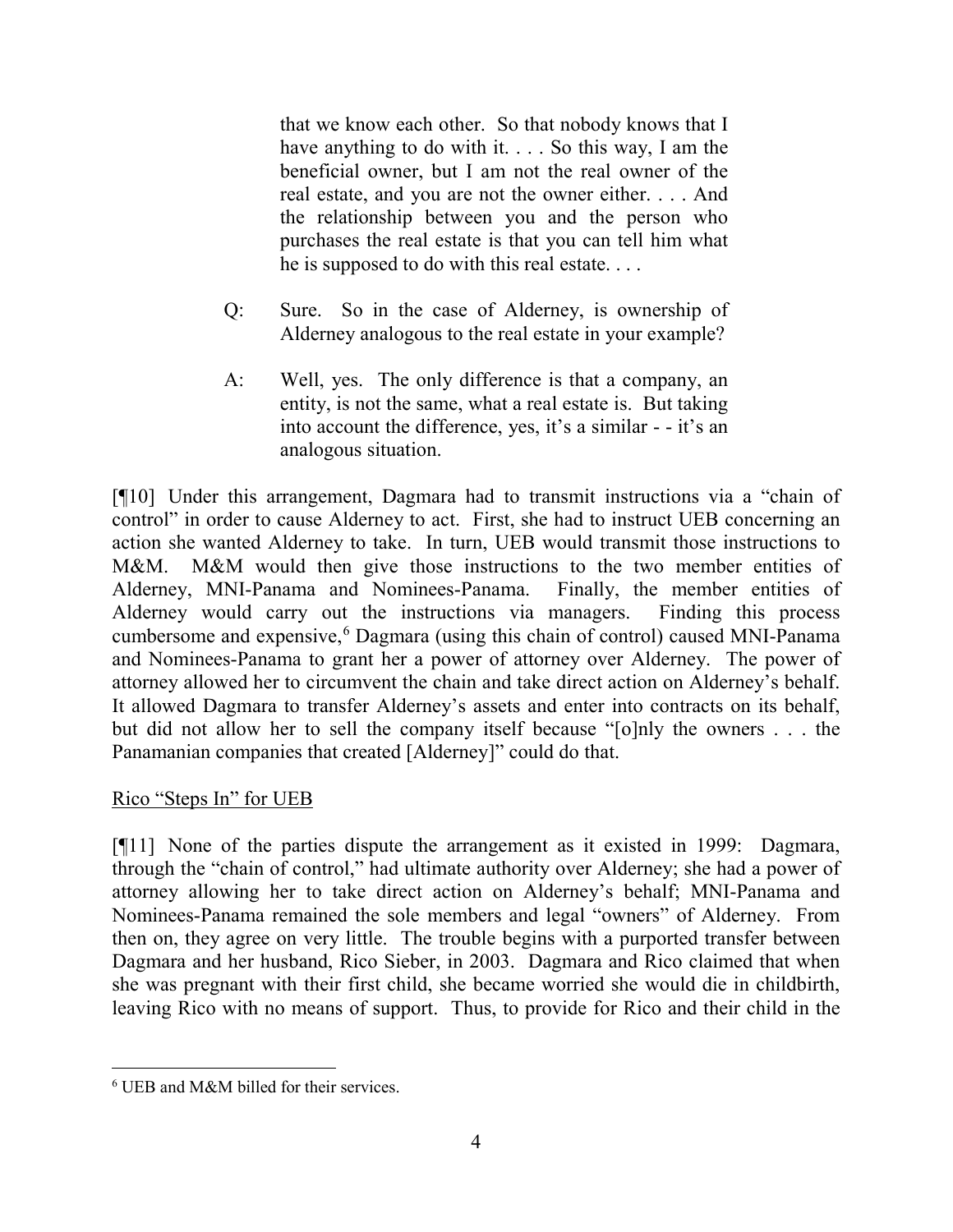event of her death, she transferred her interest in Alderney to him. Dagmara, an attorney, did not draft any documents evidencing this alleged transfer.

[¶12] Rico believed that two letters, one from UEB to M&M and one from M&M to him, showed that Dagmara had transferred her interest in Alderney to him, putting him "in control of making decisions for Alderney." The letter from UEB to M&M informed M&M it had "handed over management" of Alderney to Rico Sieber at the direction of one of its clients. M&M then sent Rico a letter stating it had been informed that he was "now responsible for the administration" of Alderney. Rico testified UEB also sent him "all original documents regarding Alderney," including "the Certificate of Membership, the Certificate of Organization, [and] the share register." He asserted that after this occurred, he was the only person authorized to transfer "ownership" of Alderney because he was now its "beneficial owner."

[¶13] Edyta contested whether Dagmara had granted Rico authority to transfer "ownership" of Alderney. During cross-examination, Edyta introduced testimony from two proceedings in 2010 and 2011 in which Rico stated that he did "not know who Alderney Investment[s] belong[ed] to." Further, Rico testified that after receiving the letters and documents related to Alderney, he "did do what UEB did before." Edyta argued Rico merely "stepped in" for UEB, which could only cause Alderney to act at Dagmara's direction and did not have authority to transfer the company to a new "owner" without her instructions. Edyta reasoned that because Dagmara did not die during childbirth, she remained the only person with the authority to control and dispose of Alderney.

## Exhibits J and K

[¶14] Edyta did not learn of the alleged transfer to Rico until 2011. The claim was surprising to Edyta, as she believed she and two of her children, R.S. and D.S., had received Dagmara's interest in Alderney in 2005. Edyta asserted that after Rudolf's disappearance, Dagmara agreed to transfer her interest in Alderney to Edyta to provide for her and Rudolf's children. She claimed Dagmara drafted and signed Exhibit J, an "Agreement Regarding the Ownership of the Alderney Company," which disposed of 90% of Dagmara's interest in Alderney, granting 80% of it to R.S. and D.S. and another 10% to Edyta. Edyta also asserted Dagmara drafted and signed Exhibit K, which allowed her to avoid the UEB-M&M chain of control and revoke Dagmara's power of attorney over Alderney directly if she wished to do so. However, Edyta did not immediately revoke Dagmara's power of attorney, stating that she still trusted her at that time and wanted her to continue conducting business on Alderney's behalf.

[¶15] Dagmara denied the authenticity of Exhibits J and K, stating that she would never have drafted them because they "[made] no sense" and that the signatures on them were not hers. She also claimed she had no authority to sign the documents because she had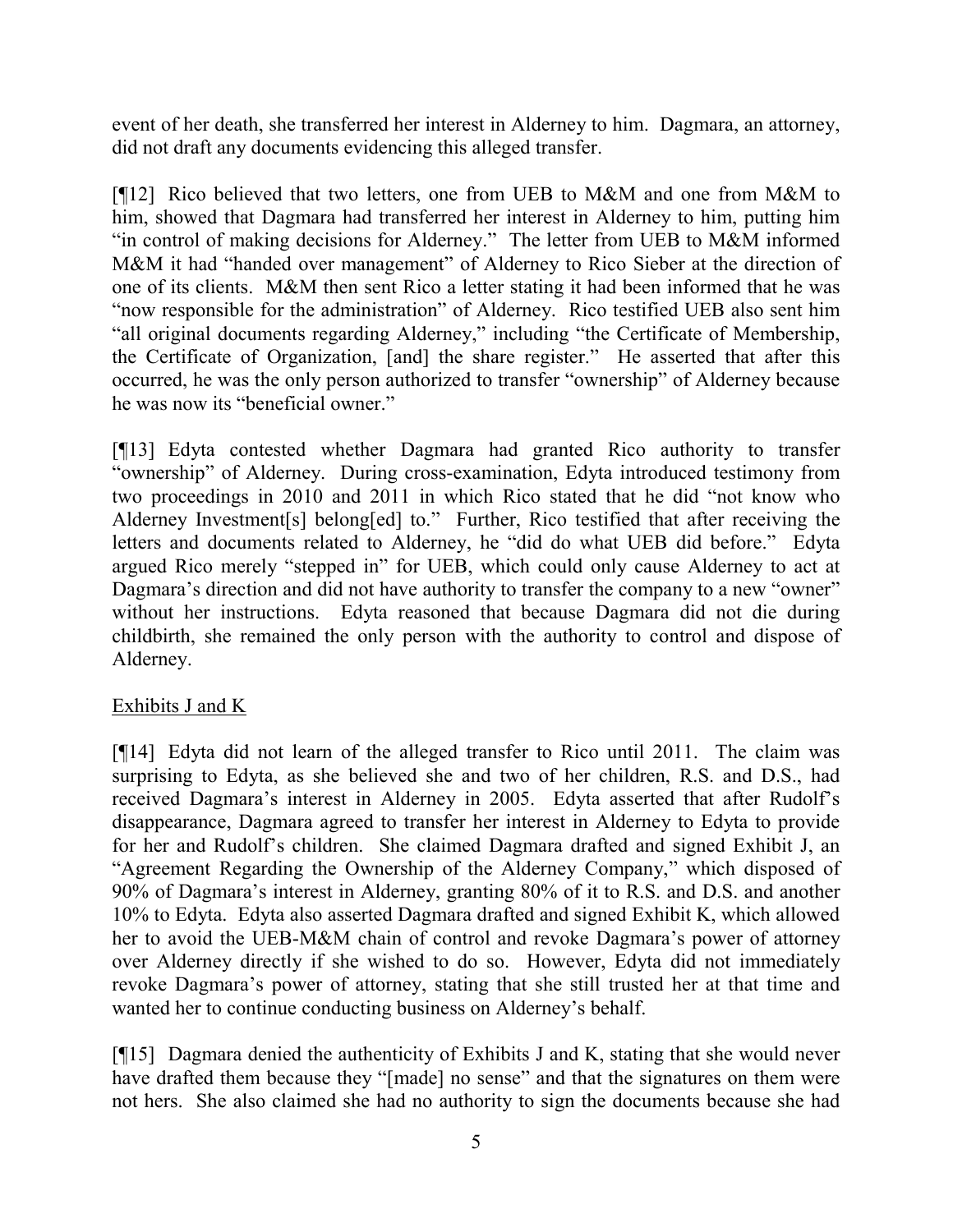already transferred her interest in Alderney to Rico in 2003. In response, Edyta called a forensic document examiner who testified with the "highest level" of confidence that the signatures on Exhibits J and K were Dagmara's.

# Alderney Tug of War

[¶16] Edyta's trust in Dagmara began to crumble in 2008 or 2009 when Dagmara stopped updating her on Alderney's activities. Edyta hired an attorney, Robert Nogacki, to investigate what was happening with Alderney and whether her interest in it was secure. Mr. Nogacki discovered that Dagmara had been regularly withdrawing money from Alderney's bank accounts without consulting Edyta. Seeking to regain control of the company, Mr. Nogacki sent a series of letters to M&M directing it to revoke Dagmara's power of attorney and to grant a new power of attorney in favor of Edyta. After M&M declined to take any action until "a clear explanation is given by the holder(s) of [Alderney's] Membership certificates," Mr. Nogacki informed M&M that it was "relieved from [its] duties" and directed it to cease taking any action related to Alderney. During the same period, Mr. Nogacki filed various documents with the Wyoming Secretary of State in an attempt to wrest control of the company from M&M and Rico. Rico's representatives responded with their own filings, undoing any changes Mr. Nogacki had made.

[¶17] Weary of the dispute, Rico attempted to settle it in 2012, when he directed M&M to replace Alderney's member entities, MNI-Panama and Nominees-Panama, with MNI-Belize.<sup>[7](#page-6-0)</sup> Represented by an individual named Adelina de Estribi, MNI-Panama and Nominees-Panama executed a "Statement of Assignment of LLC Interests," stating "[f]or consideration received" that the members of Alderney unanimously consented to assign and transfer "their entire interests" in Alderney to MNI-Belize. Rico argued this document showed that MNI-Belize was now the sole member of Alderney. Edyta challenged the validity of the transfer, arguing that: 1) Rico had no authority to cause the member entities to transfer their interests; 2) MNI-Belize had not provided any consideration for the transfer, rendering it invalid; and 3) Adelina de Estribi was not a manager of Alderney and had no authority to transfer the Panamanian members' interests to another company. She also pointed out that there was no amendment to Alderney's operating agreement or articles of organization identifying MNI-Belize as a member.

## Course of Proceedings

[¶18] Edyta's own attempt to end the Alderney tug of war led to this lawsuit. In March 2013, she filed Articles of Dissolution of Alderney, and the Wyoming Secretary of State

<span id="page-6-0"></span> <sup>7</sup> The sole member of MNI-Belize is an entity called Privax Services, Ltd., a Cypriot company (Privax). Rico has a trust agreement with Privax that allows him to control MNI-Belize "through Privax Services."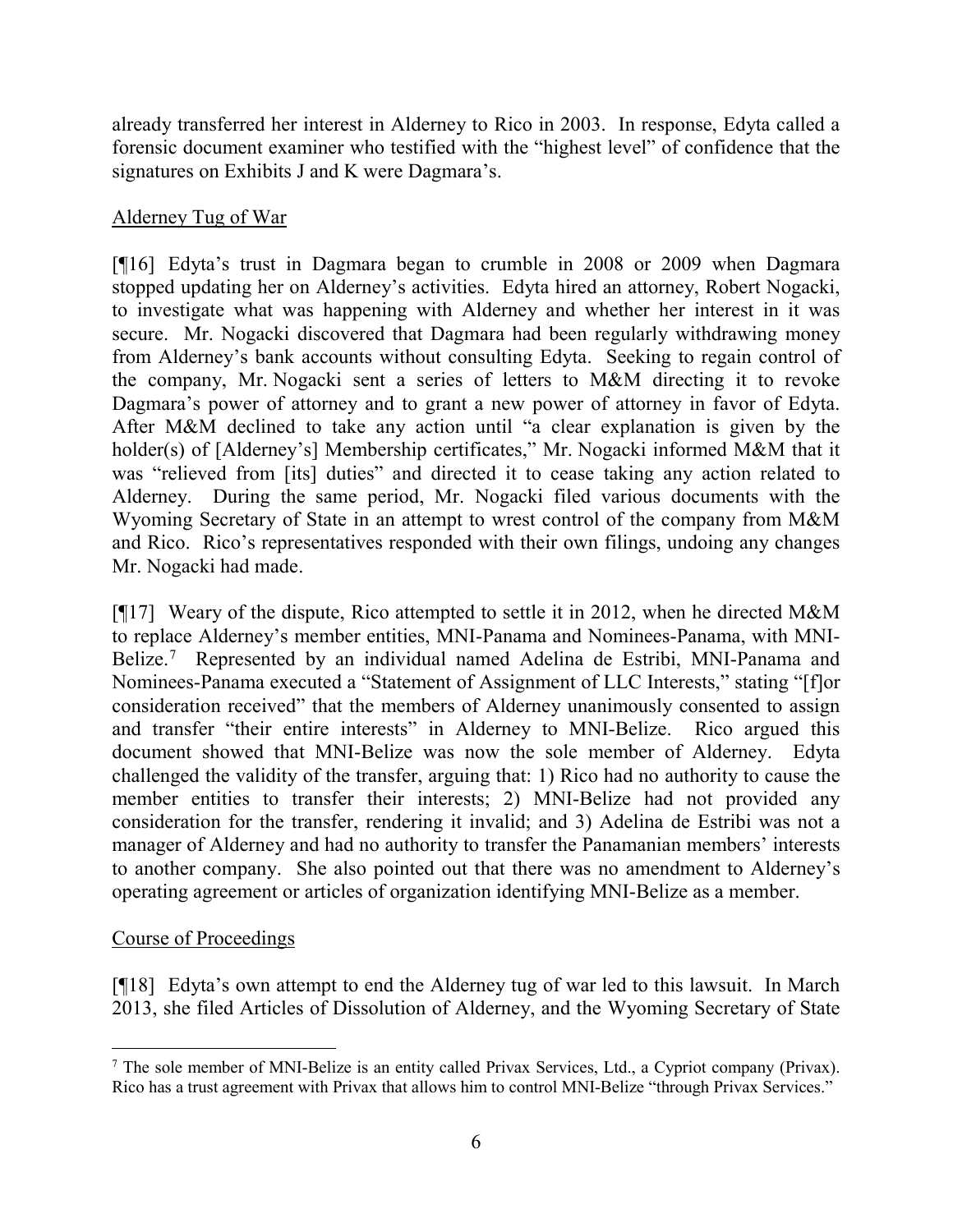issued a Certificate of Dissolution. Eventually, this led MNI-Belize to file a complaint against Edyta in state district court.<sup>[8](#page-7-0)</sup> The matter proceeded to trial. Both parties moved for judgment as a matter of law before the case was submitted to the jury. MNI-Belize argued it was entitled to judgment as a matter of law that it was "the legal owner of Alderney," and that Edyta's dissolution of Alderney was improper. The district court denied both parties' motions and submitted the case to the jury. The jury returned a verdict finding that: 1) MNI-Belize was not the sole member of Alderney; 2) the dissolution of Alderney was not properly authorized; 3) Edyta and her children had a "right, title or interest" in Alderney; and 4) Edyta, R.S., and D.S. were the beneficial owners of 90% of Alderney. MNI-Belize renewed its motion for judgment as a matter of law, arguing the "evidence presented permit[ted] but one conclusion, that being MNI-Belize is the sole member of Alderney." It also requested the court enter judgment as a matter of law that Edyta "is precluded from exercising any authority over Alderney" due to her wrongful dissolution of the company. The district court denied the motion and entered declaratory relief incorporating the jury's verdict. MNI-Belize timely appealed.

#### *STANDARD OF REVIEW*

[¶19] MNI-Belize argues the district court erred in denying its renewed W.R.C.P. 50 motion for judgment as a matter of law and that there is insufficient evidence to support the jury's conclusion that Edyta, R.S., and D.S are the 90% beneficial owners of Alderney.

[¶20] "Judgment as a matter of law under Wyoming Rule of Civil Procedure 50 should be granted cautiously and sparingly." *Merit Energy Co., LLC v. Horr*, 2016 WY 3, ¶ 33, 366 P.3d 489, 498 (Wyo. 2016) (citing *Johnson v. Reiger*, 2004 WY 83, ¶ 8, 93 P.3d 992, 995 (Wyo. 2004)). Nevertheless, the district court is obligated to direct entry of judgment as a matter of law where the evidence is legally insufficient to support a verdict on a particular issue. *Essex Holding, LLC v. Basic Properties, Inc.*, 2018 WY 111, ¶ 59, 427 P.3d 708, 725 (Wyo. 2018) (citing *Dewey v. Wentland*, 2002 WY 2, ¶ 28, 38 P.3d 402, 414 (Wyo. 2002)). We review the decision to grant or deny judgment as a matter of law de novo, examining the record anew and affording no deference to the district court's conclusion. *Merit Energy Co.*, 2016 WY 3, ¶ 34, 366 P.3d at 498. Our review of the record focuses on whether the evidence is such that reasonable persons could reach but one verdict. *Id.* We view the evidence in the light most favorable to the nonmoving party, giving that party the benefit of all reasonable inferences that may be drawn from it. *Id.* "When the evidence permits more than one reasonable inference or the inferences

<span id="page-7-0"></span> <sup>8</sup> MNI-Belize originally filed an action in federal district court; however, the Tenth Circuit vacated the district court's order on appeal, concluding that it lacked subject matter jurisdiction. *Management Nominees, Inc. v. Alderney Investments, LLC*, 813 F.3d 1321 (10th Cir. 2016).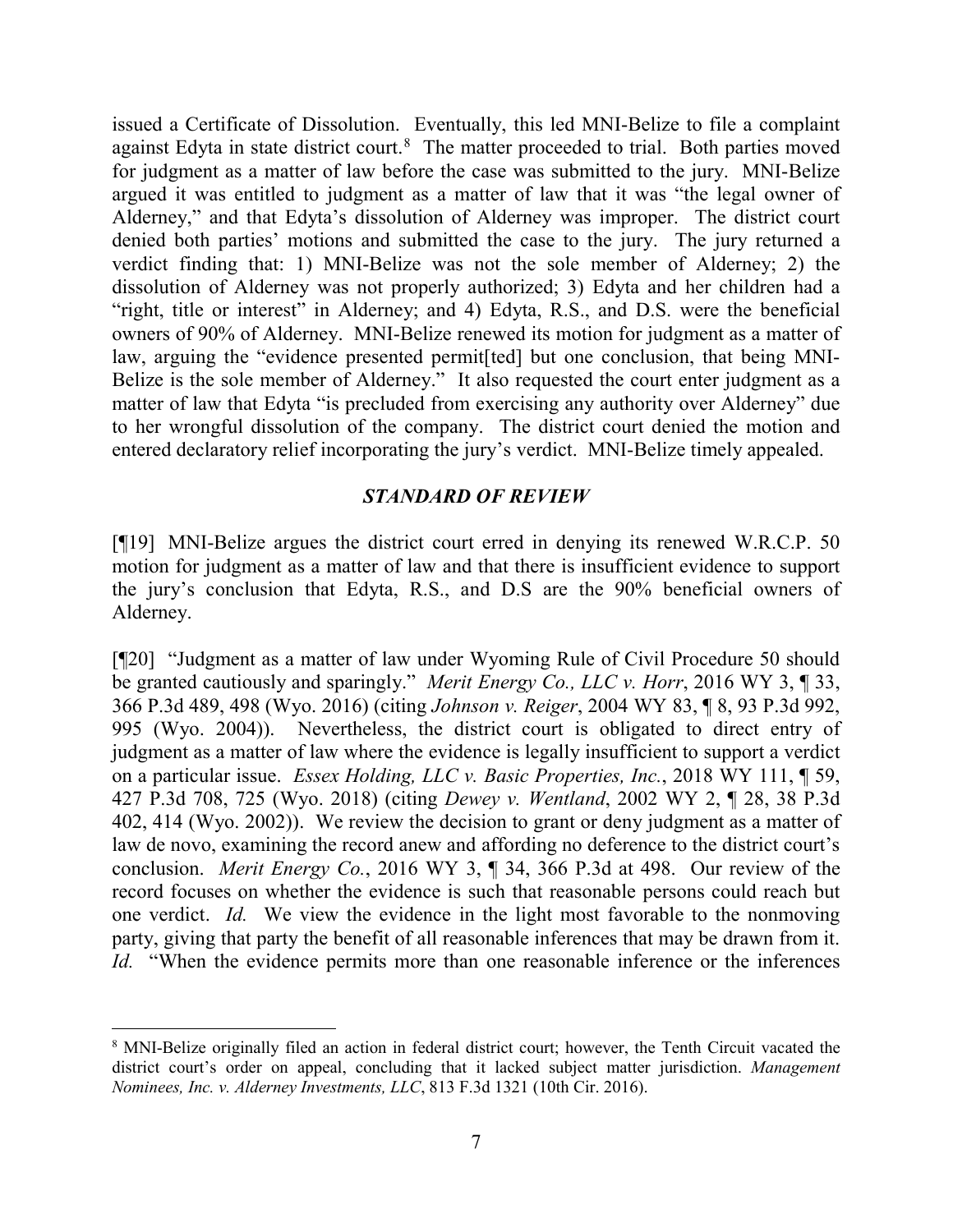favorable to the moving party are subject to doubt, the matter is properly for the jury to decide and a motion for judgment as a matter of law must be denied." *Id.*

[¶21] In reviewing the sufficiency of the evidence to support a jury's verdict, we assume the evidence in favor of the successful party is true, leave out consideration of conflicting evidence, and afford the successful party every favorable inference that may reasonably and fairly be drawn from it. *Landsiedel v. Buffalo Properties, LLC*, 2005 WY 61, ¶ 5, 112 P.3d 610, 612 (Wyo. 2005) (citing *Daley v. Wenzel*, 2001 WY 80, ¶ 24, 30 P.3d 547, 553 (Wyo. 2001)).

## *DISCUSSION*

## *I. Sufficient evidence supports the jury's conclusion that Edyta and two of her children are the beneficial owners of 90% of Alderney*

[¶22] MNI-Belize argues there is insufficient evidence to support the jury's verdict that Edyta and two of her children are the beneficial owners of 90% of Alderney because Exhibits J and K were "outliers" in the "long paper trail" supporting its theory that "Dagmara had transferred all authority over Alderney to Rico Sieber in 2003." It asserts Edyta's position at trial was "logically inconsistent," that "there is no way that Dagmara would have given [Alderney] back to [Edyta]" if Rudolf had once owned it, and that "the transfer of 'control' to Rico Sieber [in 2003] divested Dagmara of anything that she could transfer to Edyta." Edyta responds that evidence introduced at trial supports the jury's verdict.

[¶23] We first address the parties' confusing use of the terms "ownership" and "beneficial ownership." Typically, limited liability companies are composed of one or more members. *See* Wyo. Stat. Ann. § 17-29-401 (LexisNexis 2019) (discussing how one or more persons become a member of an LLC); 54 C.J.S. *Limited Liability Companies* § 3, Nature of entity (Sept. 2019 Update). These members are routinely referred to as "owners" of the LLC. *See, e.g.*, *Mantle v. North Star Energy & Constr., LLC*, 2019 WY 29, 437 P.3d 758 (Wyo. 2019) (referring to member entities of LLC as "owners"); *Montana Food, LLC v. Todosijevic*, 2015 WY 26, 344 P.3d 751 (Wyo. 2015) (referring to LLC members' "ownership interests"); 54 C.J.S. *Limited Liability Companies* § 23, Generally ("The owners of a limited liability company are its members."). Depending on the terms of an LLC's operating agreement, a member might have a right to distributions from the LLC and the authority to manage the company's affairs. *See* Wyo. Stat. Ann. § 17-29-102(a)(xxii) ("'Transferable interest' means the right, as originally associated with a person's capacity as a member, to receive distributions from a limited liability company in accordance with the operating agreement[.]"); Wyo. Stat. Ann. § 17-29-407(b)(ii) ("In a member-managed limited liability company, . . . [e]ach member has equal rights in the management and conduct of the company's activities except [in defined circumstances]."). Often, however, the right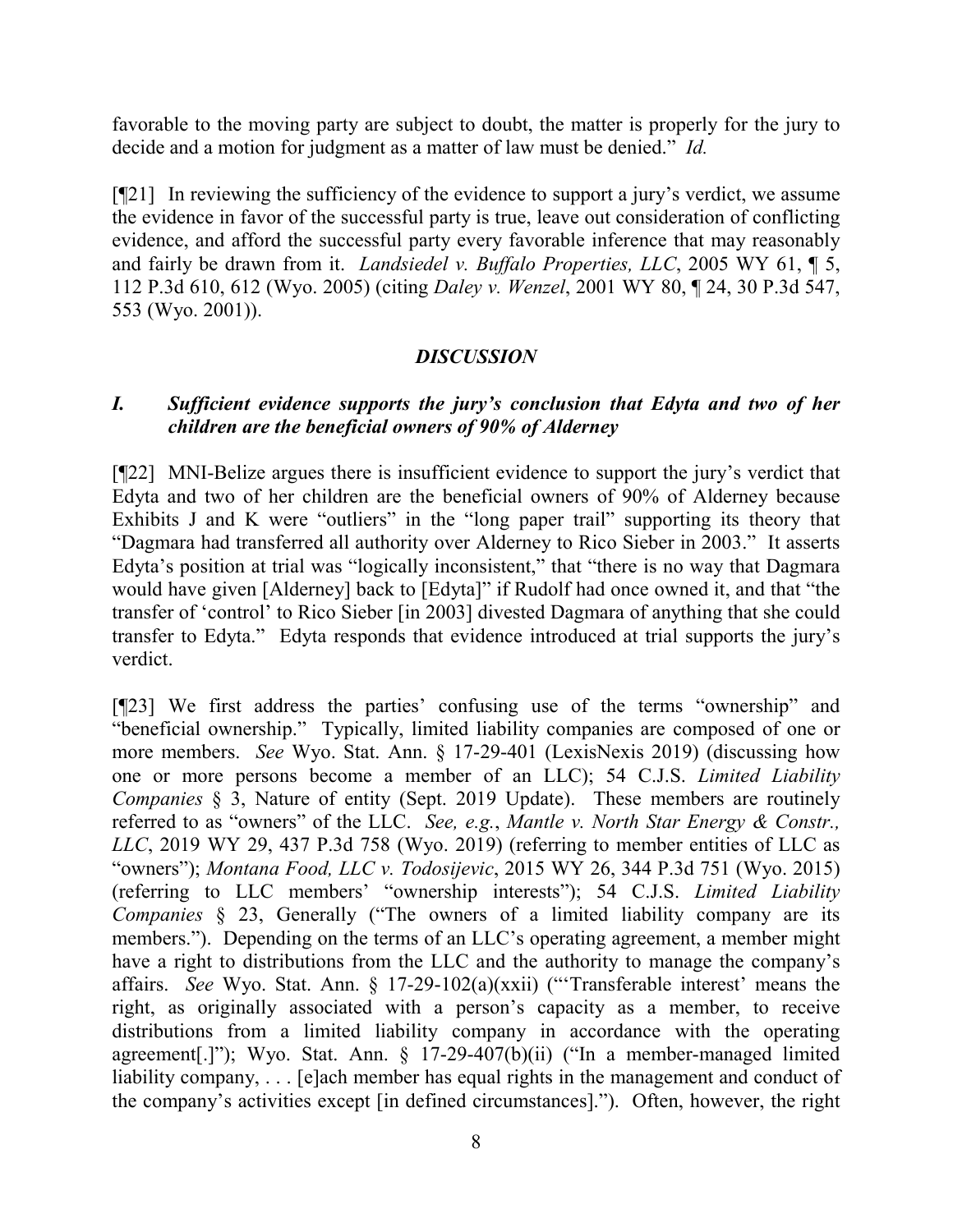to distributions from the LLC and the authority to manage it are separate, with members retaining a right to distributions while others (managers) are vested with authority to control the company's operations. *See* Wyo. Stat. Ann. § 17-29-407(c) (discussing operation of a "manager-managed" LLC).

[¶24] Here, MNI-Panama and Nominees-Panama were the initial members of Alderney, and might be referred to as its "owners," as the individuals involved in this case repeatedly did. However, to untangle Rudolf's complex web we must distinguish between Alderney's members and those who controlled and benefited from the LLC. Rudolf created a multi-layer trust network of which he was the ultimate beneficiary. The trusts in this case were "created for the purpose of holding legal title to property with the trustees having only perfunctory duties." *Bellemare v. Clermont*, 870 N.E.2d 624, 629 (Mass. App. Ct. 2007) (quoting *Morrison v. Lennett*, 616 N.E.2d 92, 94 (Mass. 1993)). Here, M&M, UEB, and the Panamanian members possessed "only the barest incidents of ownership" over Alderney in that they were to "act only at the direction of the beneficiaries." *Bellemare*, 870 N.E.2d at 629 (citing *Roberts v. Roberts*, 646 N.E.2d 1061, 1062 (Mass. 1995)); *see* Exhibit 5 MNI-295 Declaration of Trust and Nominee Agreement (UEB agreeing "not to transfer, deal with or dispose of" its interests in Alderney "save as the Owners may from time to time direct" and to "use the voting [] powers attached to [Alderney] shares in such manner and for such purposes as the Owners may from time to time direct . . . and deliver such proxy or proxies in relation to the said share[s] as the Owners shall see fit to direct"). Such trusts are typically referred to as nominee trusts.<sup>[9](#page-9-0)</sup> In re Grand Jury Subpoena, 973 F.2d 45, 48 (1st Cir. 1992) (noting that a trustee's "lack [of] power to deal with the trust property except as directed by the beneficiaries" is the key feature of the nominee trust); *Nominee Trust*, Black's Law Dictionary (11th ed. 2019) ("An arrangement for holding title to [] property under

<span id="page-9-0"></span> <sup>9</sup> Nominee trusts are similar to the so-called "land trust" which

is created by the execution and recording of a deed in trust transferring all legal and equitable title to real property to a trustee. The original owner is designated as the beneficiary of the trust and retains an assignable personal property interest in the trust. The deed does not identify the beneficiary nor does it describe the terms of the trust. A second document, the trust agreement, is contemporaneously executed and outlines the right of the beneficiary to retain absolute control over the management, use, and disposition of the property and to receive all proceeds from the property. Unlike the conventional trust in which the trustee is vested with broad powers over the management and disposition of the trust property, the land trustee may act only at the beneficiary's direction. The trust agreement is not recorded and normally is kept secret from the public.

*Redfield v. Cont'l Cas. Corp.*, 818 F.2d 596, 607 (7th Cir. 1987); *see also In re Eastmare Dev. Corp.*, 150 B.R. 495, 501 (Bankr. E.D. Mass. 1993) ("Illinois land trusts are similar to the nominee trusts prevalent in Massachusetts."). Dagmara recognized their similarity when describing Alderney's ownership structure using real estate as an example.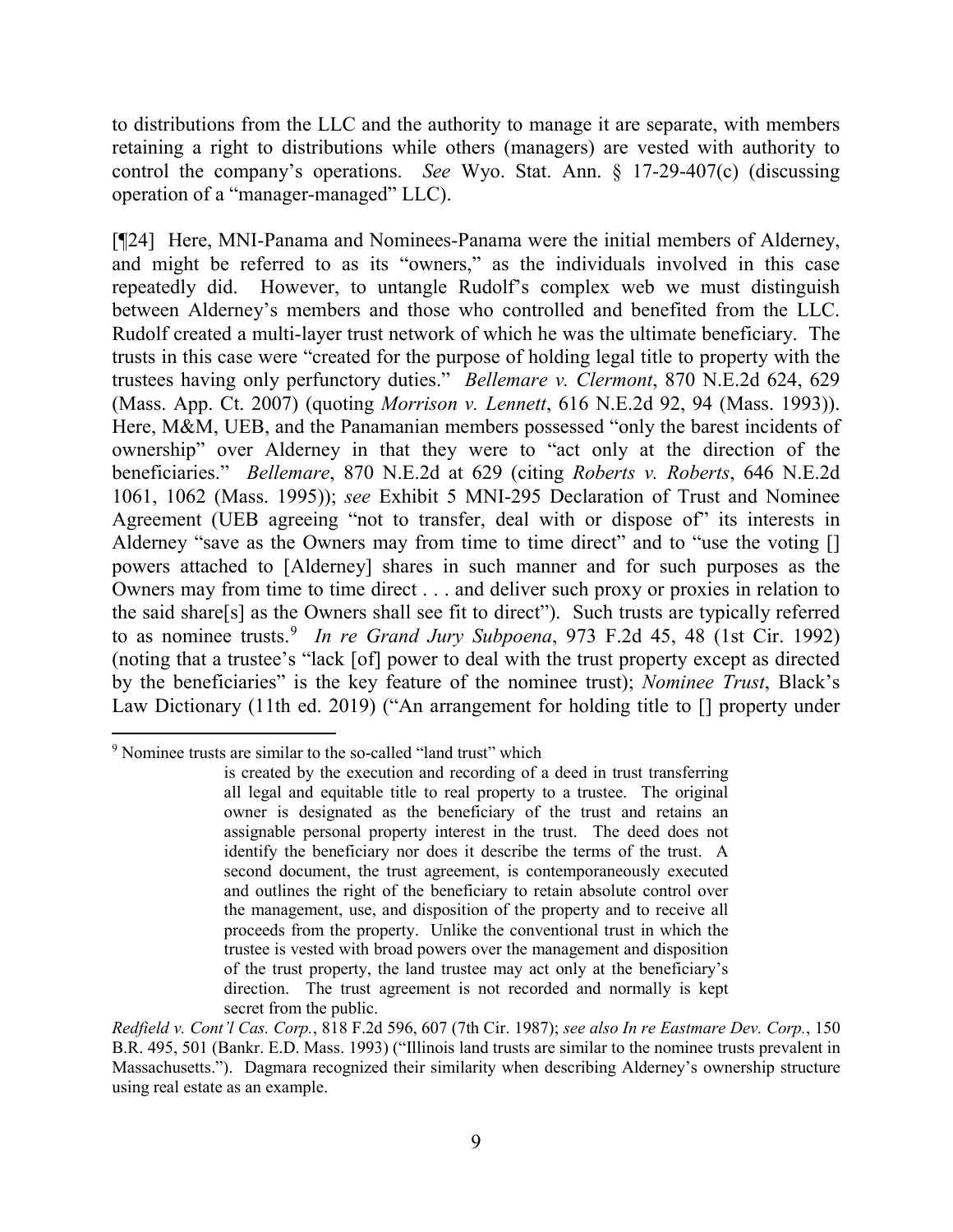which one or more persons or corporations, under a written declaration of trust, declare that they will hold any property that they acquire as trustees for the benefit of one or more undisclosed beneficiaries."). "[N]ominee trusts have characteristics of both agency and trust in that the relationship between the trustee and beneficiary is that of a partnership or principal-agent because the beneficiaries exercise the controlling powers." *Vittands v. Sudduth*, 730 N.E.2d 325, 334 (Mass. App. Ct. 2000) (citing *Roberts*, 646 N.E.2d 1061). Because a nominee trust allows the holding of legal title "in a name other than that of the principal or beneficial owner, . . . a nominee trust may serve the sometimes dubious purpose of concealing the identity of the true owners." Edward C. Mendler, *Massachusetts Conveyancers' Handbook with Forms*, § 16:15 Nominees (4th ed. Aug. 2019 Update). Rudolf accomplished that purpose—to anyone other than those privy to the details of the M&M and UEB trust agreements, it would have appeared that MNI-Panama and Nominees-Panama were the sole "owners" of Alderney.

[¶25] The jury was tasked with unraveling what went on behind the curtain. Without precisely defining the nature of the trust relationships in this case, the parties asked the jury to decide whether Edyta and her children were the 90% "beneficial owners" of Alderney. Jury instruction 29 defined beneficial ownership as "a property right of a person who, through contract, arrangement or understanding, owns and controls property, even though the bare legal title of the property is in another person's name." In essence, they were asked to determine for whose benefit UEB and M&M held Alderney in trust. There was sufficient evidence for the jury to conclude that those entities held 90% of Alderney in trust for Edyta and her two minor children.

[¶26] Edyta testified to the facts and circumstances surrounding the transfer of 90% of Dagmara's interest in Alderney to her and her children. She presented two documents evidencing the transfer and expert testimony concerning their authenticity. She emphasized that Dagmara had not drafted any document evidencing a transfer of her interest to Rico and introduced Rico Sieber's prior testimony stating that he did not know who the owner of Alderney was. She also highlighted his testimony stating that he "did . . . what UEB did before" and documentary evidence showing that UEB had never been the beneficial owner of Alderney.

[¶27] MNI-Belize certainly challenged much of that evidence, introduced its own, and offered an alternative interpretation of the facts. But it was the jury's role to "ascertain[] the facts, reconcil[e] conflicts therein, and draw[] its own inferences if more than one inference [was] permissible." *Wyo. Med. Ctr., Inc. v. Murray*, 2001 WY 63, ¶ 8, 27 P.3d 266, 268 (Wyo. 2001) (citing *Wal-Mart Stores v. Clark*, 969 P.2d 550, 551 (Wyo. 1998)). On appeal, we disregard conflicting evidence, assume the evidence in favor of Edyta and her children is true, and afford her every favorable inference that may reasonably and fairly be drawn from it. *Wyo. Med. Ctr.*, 2001 WY 63, ¶ 8, 27 P.3d at 268.The jury could reasonably and fairly conclude that Edyta and her children were the 90% beneficial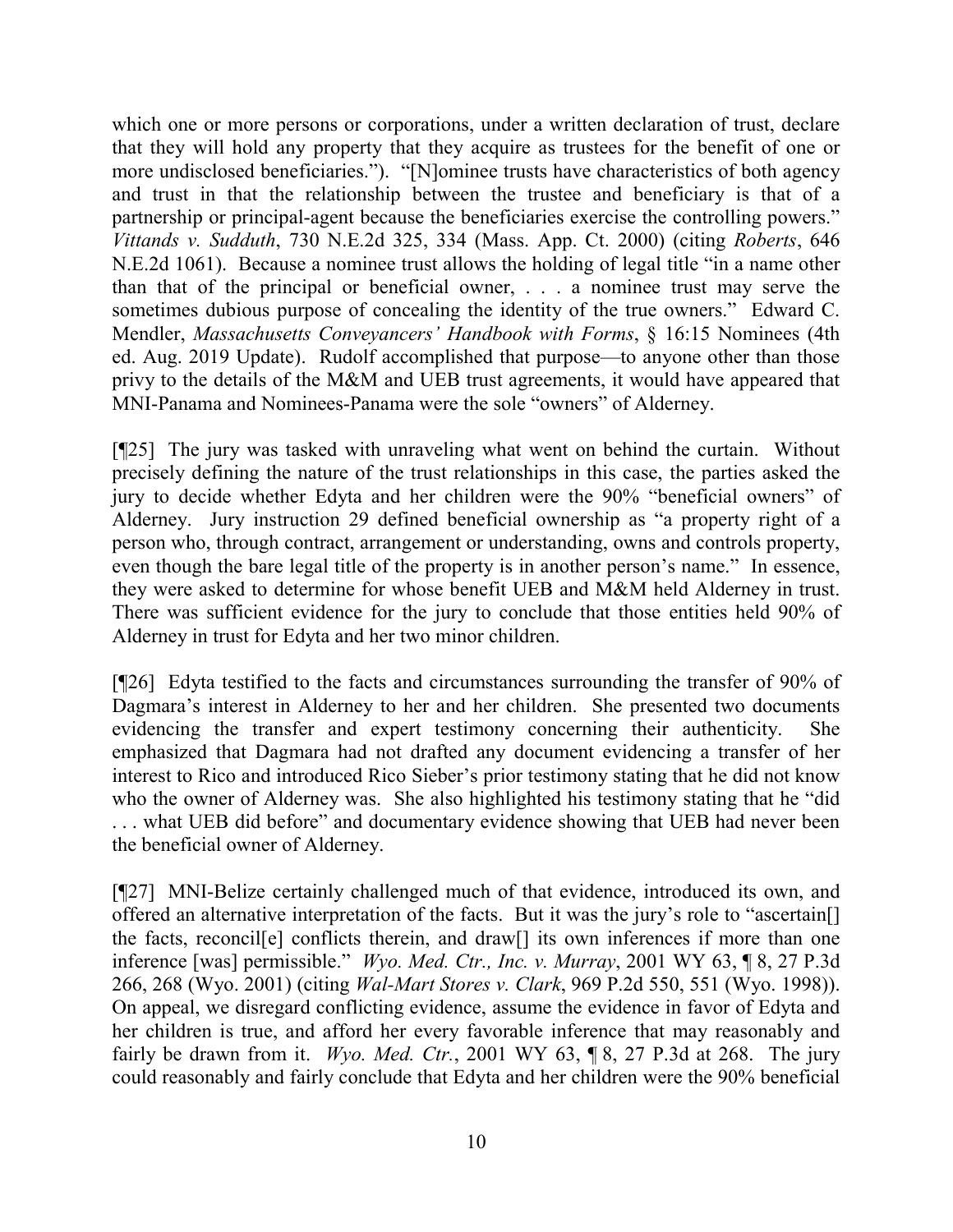owners of Alderney based on the evidence presented at trial. Their choice is conclusive. *Id.* 

# *II. The district court did not err in declining to enter judgment as a matter of law that MNI-Belize is the sole member of Alderney*

[¶28] MNI-Belize argues it was entitled to judgment as a matter of law that it was the sole member of Alderney because: 1) Edyta did not introduce any evidence showing that "the transfer of membership interests [to MNI-Belize] was invalid for a lack of consideration;" 2) MNI-Panama and Nominees Panama "took sufficient steps to transfer all of the original membership interests to MNI-Belize" despite "failure to strictly comply with the requirements" of Alderney's operating agreement; and 3) "[i]t is possible that the jury was simply confused" because it believed its conclusion that Edyta and her children were the 90% beneficial owners of Alderney "resulted in them also being 'members' of Alderney." Edyta responds that "if the jury concluded Sieber was *not* the beneficial owner of Alderney, it necessarily could conclude that he did not have the authority to cause the transfer of membership interests" from MNI-Panama and Nominees-Panama to his company, MNI-Belize and, thus, that MNI-Belize was not the sole member of Alderney. (Emphasis in original.)

[¶29] Our review of the record leads us to conclude that the evidence presented a jury question as to whether MNI-Belize was the sole member of Alderney. As noted, the trustees of Alderney could only cause the company to act at the direction of the trust beneficiary, that is, the beneficial owner. If the beneficial owner did not instruct the trustees to assign the membership interests of MNI-Panama and Nominees-Panama to MNI-Belize, the trustees had no authority to do so and had no power to bind the beneficial owner to the transfer. *See* Restatement (Second) of Agency § 161A (June 2019 Update) ("A special agent for a disclosed or partly disclosed principal has no power to bind his principal by contracts or conveyances which he is not authorized or apparently authorized to make . . . ."); *see also Brown v. Grady*, 92 P. 622 (Wyo. 1907) (holding an owner of real estate is not bound by an unratified contract for its sale if the special agent acted in excess of his limited authority). The parties introduced conflicting evidence concerning the identity of the beneficial owner(s); thus, there was more than one possibility as to who could direct M&M to assign Alderney's membership interests and whether M&M acted within its authority when it directed the member entities to assign their interests to MNI-Belize. The issue was for the jury to decide, and the district court did not err in denying MNI-Belize's motion and renewed motion for judgment as a matter of law.

# *III. The district court did not err in declining to enter judgment as a matter of law that Edyta was disqualified from participating in the management of Alderney*

[¶30] MNI-Belize argues the district court erred in declining to enter judgment as a matter of law that Edyta was disqualified from participating in the management of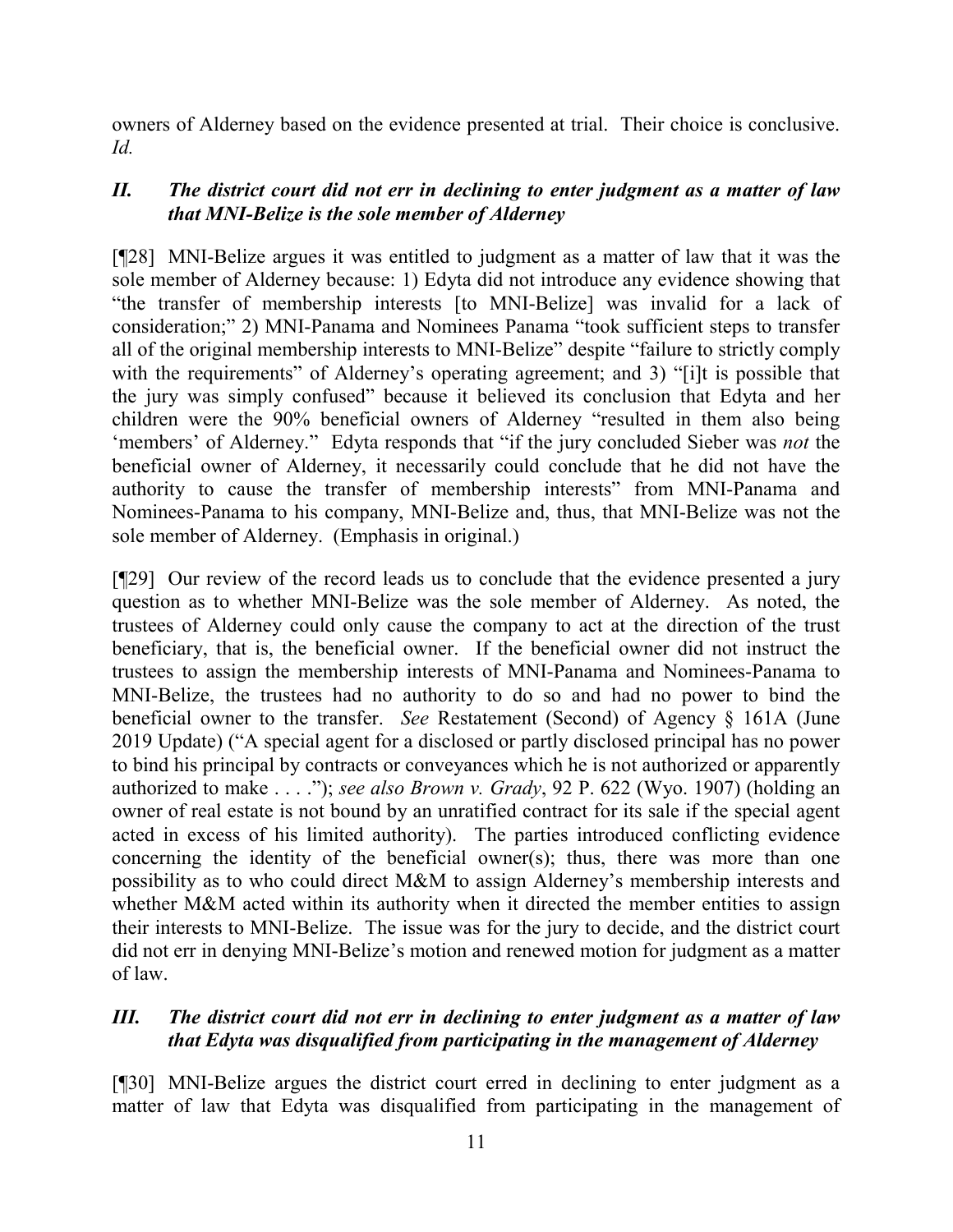Alderney because "[o]nce the Jury determined that the dissolution was wrongful . . . [she] is precluded from exercising any management authority in Alderney" as a matter of law. Edyta responds that the district court did not err because MNI-Belize never sought a declaration that Edyta was disqualified from participating in Alderney's management prior to its renewed motion for judgment as a matter of law. Rather, MNI-Belize only sought a declaration that Edyta wrongfully dissolved Alderney. Edyta also asserts she is not disqualified from participating in management of Alderney as a matter of law because the statute MNI-Belize relies on only applies to members and managers, not to beneficial owners.

[¶31] MNI-Belize relied on Wyo. Stat. Ann. § 17-29-407(e) to assert that the jury's conclusion that Edyta wrongfully dissolved Alderney automatically disqualified her from participating in its management. The section states that "a person that wrongfully causes dissolution of [a limited liability company] loses the right to participate in management as a member and a manager." Wyo. Stat. Ann. § 17-29-407(e). MNI-Belize assumed this section was applicable to Edyta and would automatically apply to disqualify her from managing Alderney upon a finding that she wrongfully dissolved the company, entitling it to judgment as a matter of law. However, it is undisputed that Edyta was never a member or manager of Alderney. *See* Wyo. Stat. Ann. § 17-29-102(a)(x) ("'Manager' means a person that under the operating agreement of a manager-managed limited liability company is responsible, alone or in concert with others, for performing [] management functions[.]"); Wyo. Stat. Ann. § 17-29-401(d) (identifying how a person becomes a member after a limited liability company is formed). Rather, she seeks to exercise control over Alderney by virtue of her status as a beneficial owner. Thus, it is questionable whether section 17-29-407(e) disqualifies her from participating in Alderney's management, as the section speaks to disqualification from management "as a member and a manager." Other than brief citation to section 17-29-407(e), MNI-Belize did not raise any argument concerning its applicability prior to its renewed motion for judgment as a matter of law, depriving the district court of the opportunity to consider the question before it submitted the case to the jury. A prerequisite to a renewed motion for judgment as a matter of law is that the moving party raised all of the issues in its Rule 50(a) motion during trial that it seeks to raise in the subsequent Rule 50(b) motion. *Guidance Endodontics, LLC v. Dentsply Intern., Inc.*, 728 F. Supp. 2d 1170, 1183 (D.N.M. 2010) (citing *M.D. Mark, Inc. v. Kerr-McGee Corp.*, 565 F.3d 753, 762 (10th Cir. 2009)).<sup>[10](#page-12-0)</sup> We therefore hold the district court did not err in declining to enter judgment as a matter of law that Edyta was disqualified from participating in Alderney's  $m$ anagement.<sup>[11](#page-12-1)</sup>

<span id="page-12-0"></span><sup>&</sup>lt;sup>10</sup> "Where our rules are sufficiently similar to federal rules<sup>[]</sup>, we consider federal decisions interpreting them persuasive." *Baker v. Speaks*, 2013 WY 24, ¶ 33, 295 P.3d 847, 855 (Wyo. 2013).

<span id="page-12-1"></span><sup>&</sup>lt;sup>11</sup> Edyta requests attorneys' fees under W.R.A.P. 10.05(b) for responding to this issue. "We are generally reluctant to order sanctions under this rule" but will do so "where an appeal lacks cogent argument, where there is an absence of pertinent authority to support the claims of error, or when there is a failure to cite to